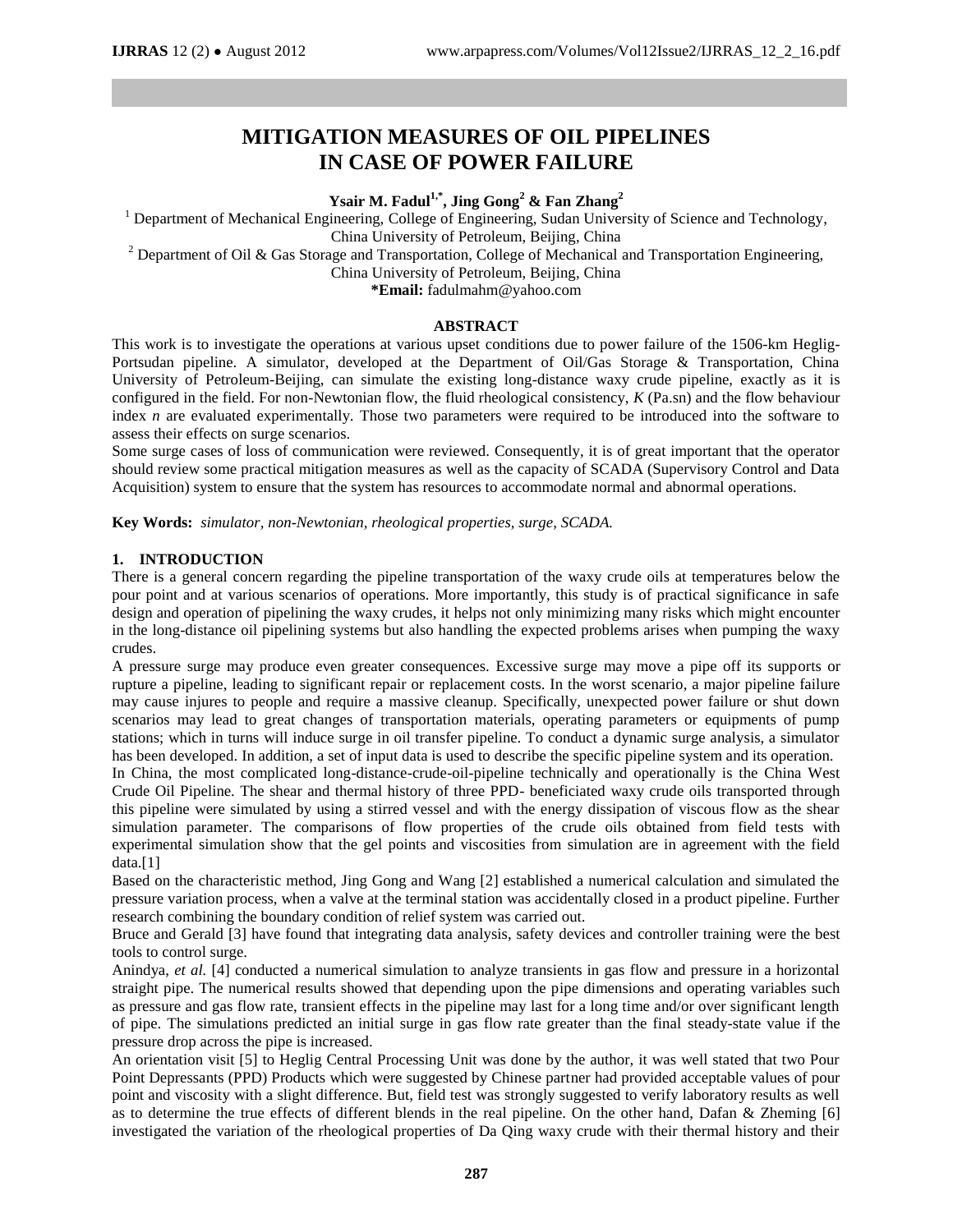time effect. They found, experimentally, that such properties were very sensitive to heat treatment. Also, it was denoted that, the structural strength of Da Qing crude varied with heat treatment.

More experimental works had been done at the Laboratory of Oil Rheology, China University of Petroleum, Beijing. It has been quite clear that Da Qing waxy crude is similar to Sudan waxy crude. However, the best heat treatment temperature for Da Qing crude oil was 60ºC and reheating the crude was found to be of great importance. Whereas, heating the Nile Blend up to 90°C was quite acceptable. Nevertheless, still heating to 80°C may be considered for operating cost reduction regardless of other shortcomings.

#### **2. MATERIALS AND METHODS**

The major purpose of the current work was to further investigate the problems encountered pipeline transportation of the Nile blend in case of unexpected power failure. This research was, mainly, adopting methods to utilize a software simulator and carry out laboratory techniques that are capable of providing essential data and analyses necessary for assessing the important mitigation measures for safe operations of Heglig-Portsudan pipeline.

The crude sample to be studied was brought by the Pipeline Science Research Institute of China National Petroleum Corporation (CNPC), Lang Fang. The sample was too waxy, refer to table 1  $\&$  2. Due to high solidification temperature, high viscosity at low temperature and high yield strength, novel oil transporting technology methods have to be studied and developed.

| The wax content (approximately)            | 23% by weight       |
|--------------------------------------------|---------------------|
| The Wax Appearance Temperature             | $57^{\circ}$ C      |
| Average inlet temperature                  | 60 °C               |
| Heat capacity                              | $2100$ J/kg. °C     |
| Fluid density                              | $843$ kg/m $3$      |
| The viscosity at $28^{\circ}$ C and 10 s-1 | $101$ mPa.s         |
| The kinematic viscosity at 28°C and 10 s-1 | $0.12 \text{ m2/s}$ |

*Table 1 The main physical properties of the crude sample*

| Table 2. The base value for control set points of Heghg-Torisman pipeline |                                             |
|---------------------------------------------------------------------------|---------------------------------------------|
| Minimum suction pressure station #1                                       | 490kPa                                      |
| Minimum suction pressure at all other stations                            | 280kPa                                      |
| Max. Allowable operating pressure (MAOP) under                            | 9724kPa                                     |
| normal condition                                                          |                                             |
| Max. Allowable operating pressure under upset condition                   | $9724+10\% (9724) = 10696kPa$               |
| Discharge pressure controller                                             | $9724-1\% (9724) = 9627kPa$                 |
| Discharge pressure shutdown high (DPSH)                                   | $9724+5\%(9724)=10210kPa$ with 30 sec delay |
| Discharge pressure shutdown high high (DPSHH)                             | $9724+7.5\%(9724)=10453kPa$ with no delay   |

*Table 2 The base value for control set points of Heglig-Portsudan pipeline*

In the experimental setup carried out at the laboratory of rheology, China University of Petroleum-Beijing, the viscometer VT500 with a Phoenix P2 circulator has been selected as the main device. The viscometer VT500 is a combination of viscometer (VT) with a power supply VS500 with DOS-based application. A Phoenix P2 circulator was used as temperature controller .The measurements have been carried out at different heat treatment and shear conditions. Depending on those measurements, the values of the fluid rheological consistency, *K* (Pa.sn) and the flow behaviour index *n* were introduced into the software.

#### **3. RESULTS AND DISCUSSION**

The prediction of pressure surges is of economic importance in pipeline transportation where the pressure must be maintained within narrow limits to prevent damage of pipe and/or devices.

In the current work, the main cause of the pressure surges was the unexpected power failure. When the pump shuts down or power failure at an intermediate location, e.g. at station#3, the rotational inertia of the motor-pump system continues to transfer energy to the liquid until the pump head has decreased to zero. The pump impeller rotates as the flow continues through the pump. The rotational inertia of the motor-pump system and the efficiency of energy transfer from the impeller to the fluid both contribute to determine the rate of run-down (the rate the motor and pump slow down when the electrical energy is disconnected).

The outcome of this case study, fig.1  $\&$  Fig.2 indicated that to what extent the mitigation measures should be taken to keep the MAOP within the limit. However, the maximum value displayed at station#1, 10.6MPa, is safe when compared to the MAOP (Maximum Allowable Operating Pressure) under abnormal condition, i.e. 10.696MPa.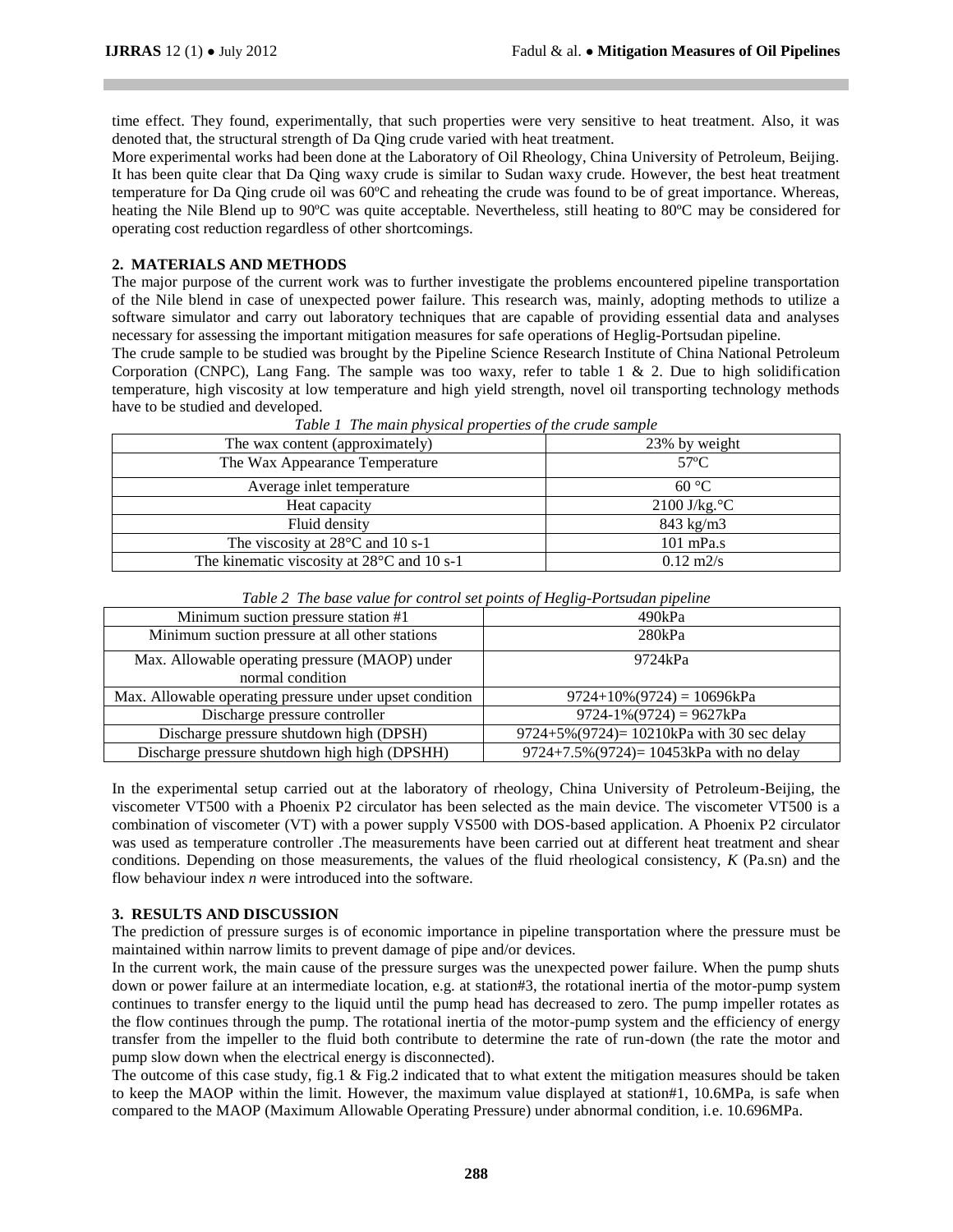

The power failure at station#3 can cause large pressure surges. A low pressure surge travels downstream as the pump head decreases. The flow rate and velocity downstream decrease as the new pressure gradient is established. Pump shutdowns also affect the flow upstream of the third station; i.e. a high pressure travels upstream as the flow velocity decreases, fig.3-a and fig.3-b.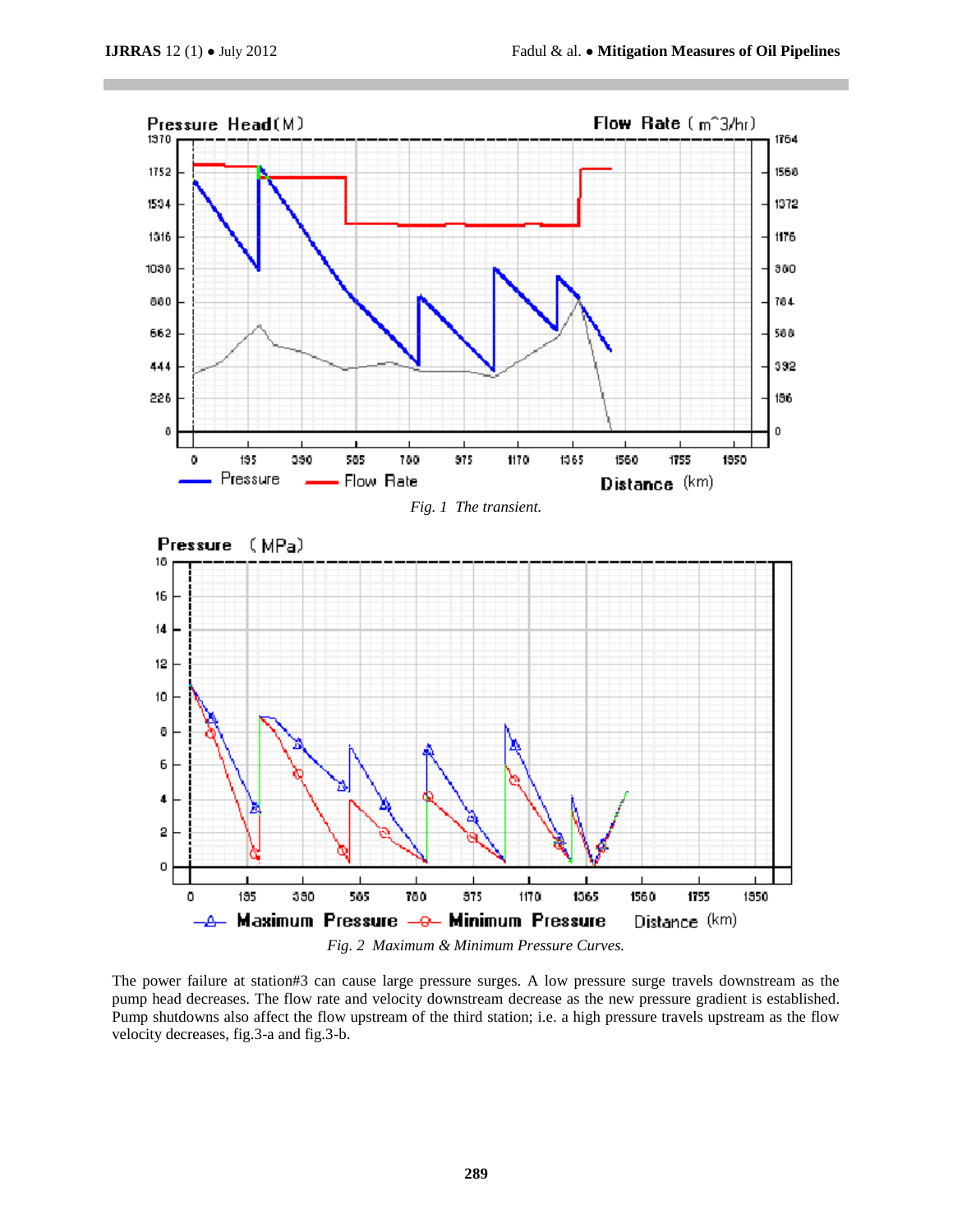

Since the accident of surge here happens as a result of a power failure at station#3; therefore an effective mean of mitigation should be taken. This can be done by two levels of controls. Firstly, the oil can be released by means of PRV (Pressure Relief Valve). As the time goes the amount of oil released from the line is increased to keep the pressure within the allowable limits. Secondly, by considering a similar case in which the degree of opening of the adjusting valves should be set, separately, to a low value at the upstream of the station. In contrary, the adjusting valves at the downstream stations are to be kept to higher values.

The most successful mitigation measure considered is the bypass relief valves, which are better to be substituted by high integrity pressure sensors. In general, there were no surge pressure violations if relief bypass were used, and the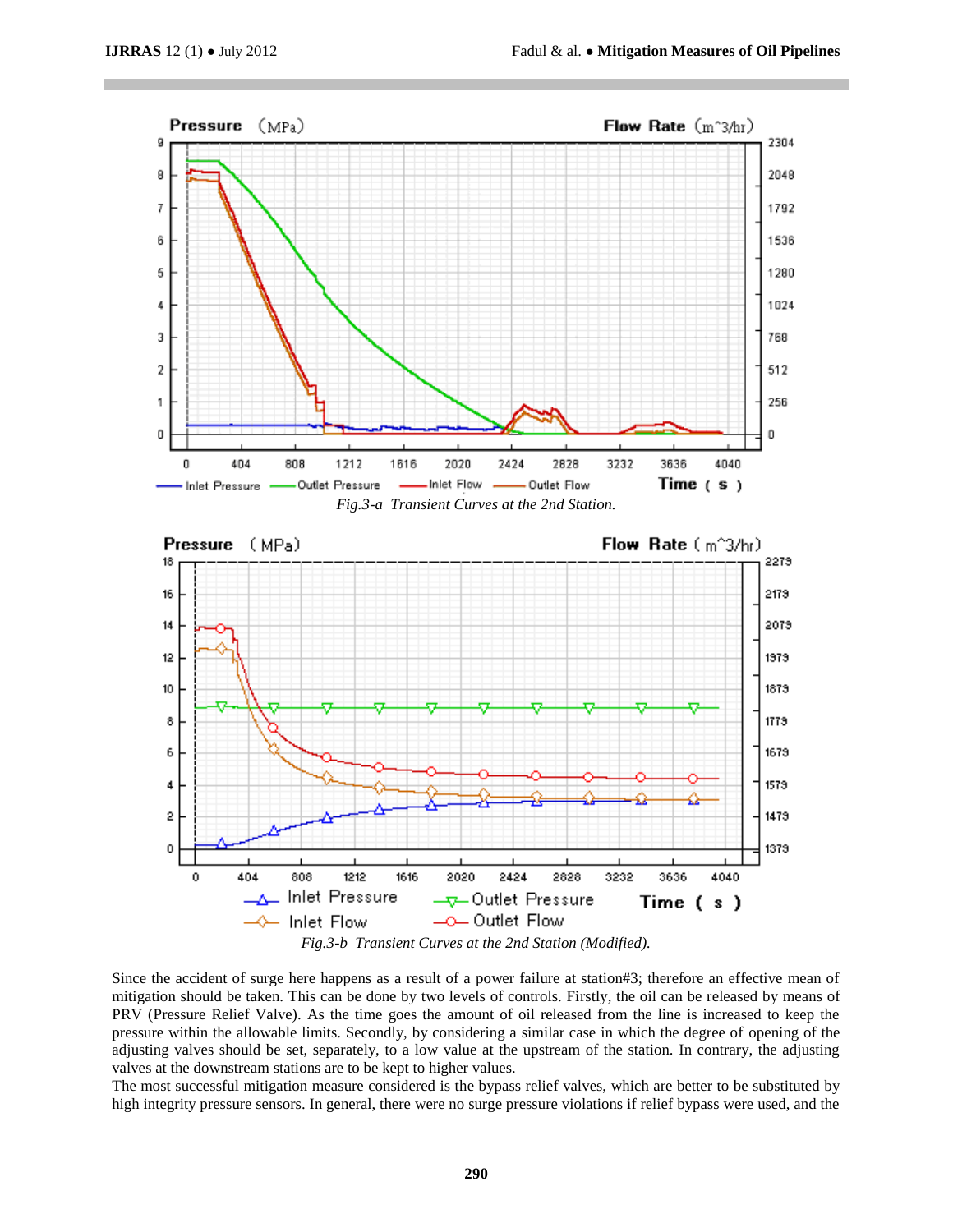pipeline was able to establish a steady-state flow rate. In addition to hardware control in these situations, the operator needs a comparatively low cost method for simulating surge pressures while working off-line.

# **4. WHAT WOULD HAPPEN TO HEGLIG PIPELINE IN THE ABSENCE OF SCADA**

The worst condition of the sub-cases was when SCADA is out of service and the PRVs (Pressure Relieve Valves) were not in place while pumping the chemically untreated sample. The maximum pressure at stations #3, #4, and#6 were 12, 12, and 9.6MPa, respectively. A loss of communication with PRVs was taken place when Heglig-Portsudan Pipeline was simulated without SCADA, therefore acceptable means of minimizing the upset situations should be provided as suggested below. However, with PRVs and SCADA in service, a better quick response to mitigation is provided which results in reducing the maximum pressure recorded at stations #4 and #5 to their limit of 6 and 6.6MPa, respectively. Other modified set points can be shown in table 3.

On the other hand, without PRVs the role of SCADA was obvious in creating signals to other pump controls trying to maintain the pressures to their set points while surge accident was happening; significant reduction in the maximum limits of pressure were maintained at the terminal station, i.e. the surge accident start point. The maximum pressure recorded at stations #4, #6, and #7 were 11.4, 5.4 and 7.8MPa, respectively. Those values can be compared to 12, 9.6, 14.4MPa, respectively, when SCADA was out of service. Again, the purpose of getting optimal surge control measures was accomplished through adjusting the relief system on time as a major outcome of the simulator.

Nevertheless, surge generated by power cut off could be more destructive and the induced surge pressure would be much higher, so controlling surge of this kind is indispensable. Test looping for rheological investigations and/or computer programming for graphical simulations were few methods to assess the possible mitigation measures. However, in implementing this, several issues such as various failure scenarios and control measures should be looked into seriously as suggested above.

| I.                                     |        | $St.+1$ | St.#2 | $St. \#3$ | St.#4 | St.#5 | St.#6       | St. #7 |
|----------------------------------------|--------|---------|-------|-----------|-------|-------|-------------|--------|
| Parameter                              |        |         |       |           |       |       |             |        |
| Pressure<br>Adjusting                  | Inlet  |         | 0.28  | 0.28      | 0.28  | 0.28  | 0.28        | 4.47   |
|                                        | Outlet | 9.60    | 9.60  | 6.90      | 6.90  | 6.9   | 6.90        |        |
| Pressure                               | Inlet  |         | 2.4   | 2.4       | 2.4   | 2.4   | 2.4         | 5.24   |
| Releasing                              | Outlet | 10.80   | 9.20  | 9.7       | 9.70  | 9.70  | 9.70        |        |
| Pressure<br>Shutdown                   | Inlet  |         | 0.20  | 0.20      | 0.20  | 0.20  | 0.20        |        |
|                                        | Outlet | 11.20   | 9.40  | 9.7       | 9.80  | 10.20 | 9.80        |        |
| High<br>Pressure                       | Inlet  | -       | 0.039 | 0.039     | 0.039 | 0.039 | 0.039       |        |
| Open/Close                             | Outlet | 11.40   | 10.9  | 9.9       | 10.00 | 10.40 | <b>10.1</b> |        |
| <b>Flow Rate</b><br>(+Inlet) (-Outlet) |        | $+2066$ | -66   | $-330$    |       |       | ۰           |        |

*Table 3 The Modified Set points at Various Pump Stations*

*Note: The Modified Set Points are indicated with Bold. Various failure conditions and control measures by virtue of a computer simulator in its full version have to be considered in more details.*

### **5. CONCLUSIONS**

In parallel with SCADA system implementation, a simulator working on off-line basis is of great interest in terms of safety, cost and productivity. However, the suggested mitigation measures were proved to be more practical tool control for sophisticated systems such as Heglig-Portsudan pipeline.

### **6. ACKNOWLEDGEMENT**

As far as the experimental works are concerned, the authors should mention the Pipeline Sc. Research Inst. of CNPC, Lang Fang Pipeline Institute (廊坊管道局), teachers and students at the Laboratory of Oil Rheology,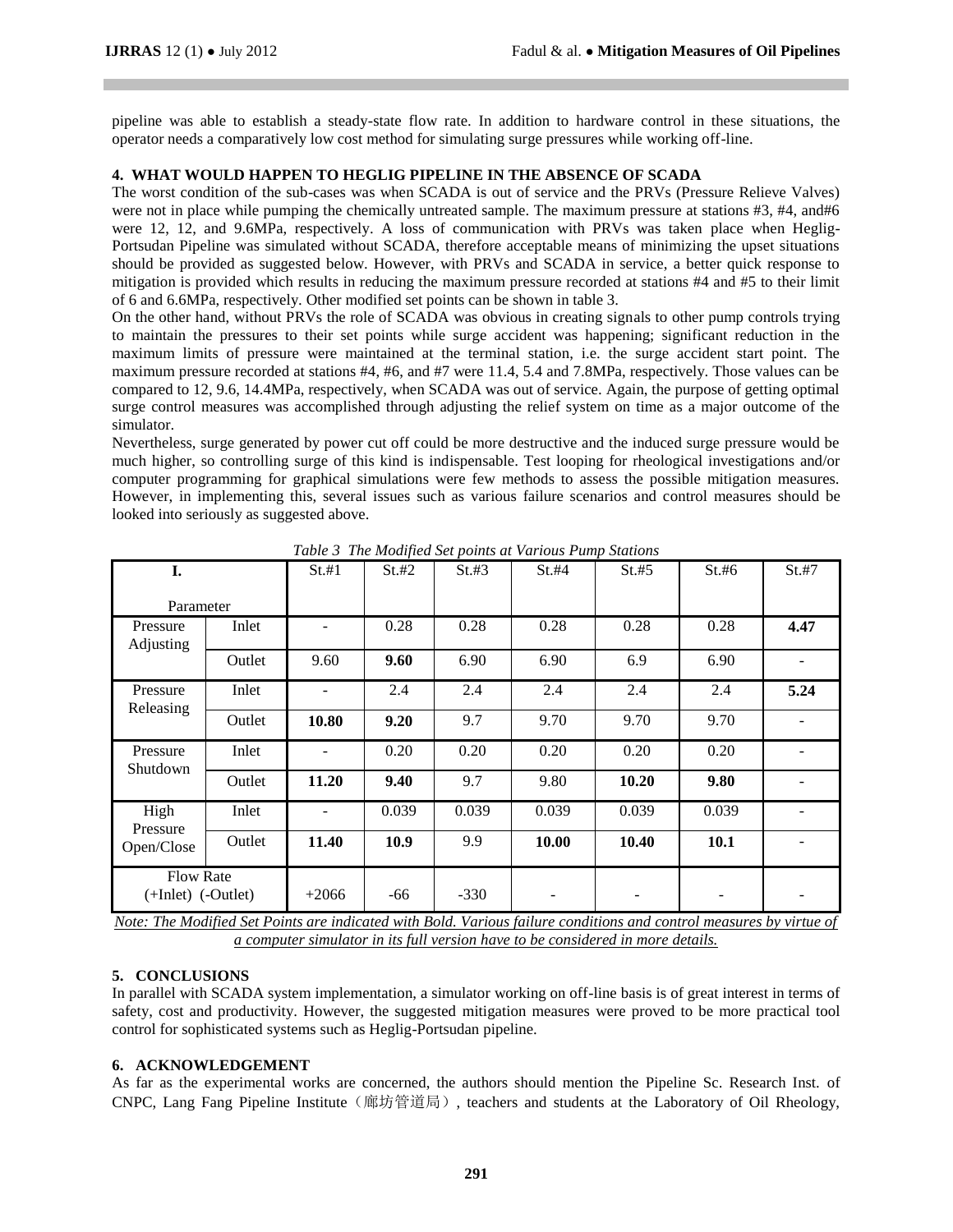China University of Petroleum, Beijing. Also, our utmost gratitude to Xudong Sun, the director of the International Office & his staff whose sincerity and encouragement we will never forget.

# **7. APPENDICES**

**7.1 THE GENERAL FEATURE OF THE SIMULATOR:** The figure below shows the Main Menus of the Input Data of the simulator which designed and developed at the Department of Oil/Gas Storage & Transportation, China University of Petroleum-Beijing,

| 序号             | 里程<br>km      |            | 高程<br>m        |               |              |        | various pump stations<br>The values of K (Pa.sn) and |                        |
|----------------|---------------|------------|----------------|---------------|--------------|--------|------------------------------------------------------|------------------------|
| 1              | ō             | 394        |                |               |              |        | the flow behaviour index n                           |                        |
| $\overline{c}$ | 100           | 470        |                |               |              |        | with different temperatures                          |                        |
| 3              | 170           | 61C        | 输入数据           |               |              |        |                                                      |                        |
| 4              | 236           | 721        |                |               |              |        |                                                      |                        |
| 5              | 290           | 590        |                | 纵断面数据 原油属性    | 粘度           |        | 线路截断阀 站                                              | $\left  \cdot \right $ |
| 6              | 400           | 540        | 序号             | 温度            |              | 稠度系数   | 流变指数                                                 |                        |
| 7              | 547<br>577    | 426<br>428 |                | $\mathbbm{C}$ |              | Pa's'n | $\overline{ }$                                       |                        |
| 8              |               |            | n              | 38            | 0.059        |        | 0.9371                                               |                        |
|                |               |            | $\overline{2}$ | 40            | 0.028        |        | 1                                                    |                        |
|                |               |            | 3              |               |              |        |                                                      |                        |
| 泵与阀<br>泵       | 调节阀   泄压阀     |            |                |               | $\mathbf{x}$ |        |                                                      |                        |
| 序号             | 流量<br>$m^3/h$ | 扬程<br>m    | 功率<br>kw       | 转速<br>t/min   |              |        |                                                      |                        |
|                |               |            |                | 3490          |              | OK     |                                                      | Cancel                 |
| 1              | 2300<br>2400  | 335<br>320 | 1735<br>1735   |               |              |        |                                                      |                        |
|                |               |            |                |               |              |        |                                                      |                        |
|                | 2500          | 305        | 1735           | 3490          |              |        | Other input data for                                 |                        |
| $\overline{c}$ | 2300          | 325        | 1735           |               |              |        | pumps & valves                                       |                        |
|                | 2400          | 310        | 1735           |               |              |        | flow rates, distances,                               |                        |
|                | 2500          | 303        | 1735           |               |              |        | power & speed                                        |                        |

# **7.2 HEGLIG-PORTSUDAN CRUDE OIL PIPELINE.:**

The construction of the 1540 kilometer export pipeline to Port Sudan is the most important achievement of GNPOC for the development of the whole Sudan famous basin and indeed the country as a whole. ( *Note: The Greater Nile Petroleum Operating Company (GNPOC) consortium comprises China National Petroleum Corporation (CNPC),*